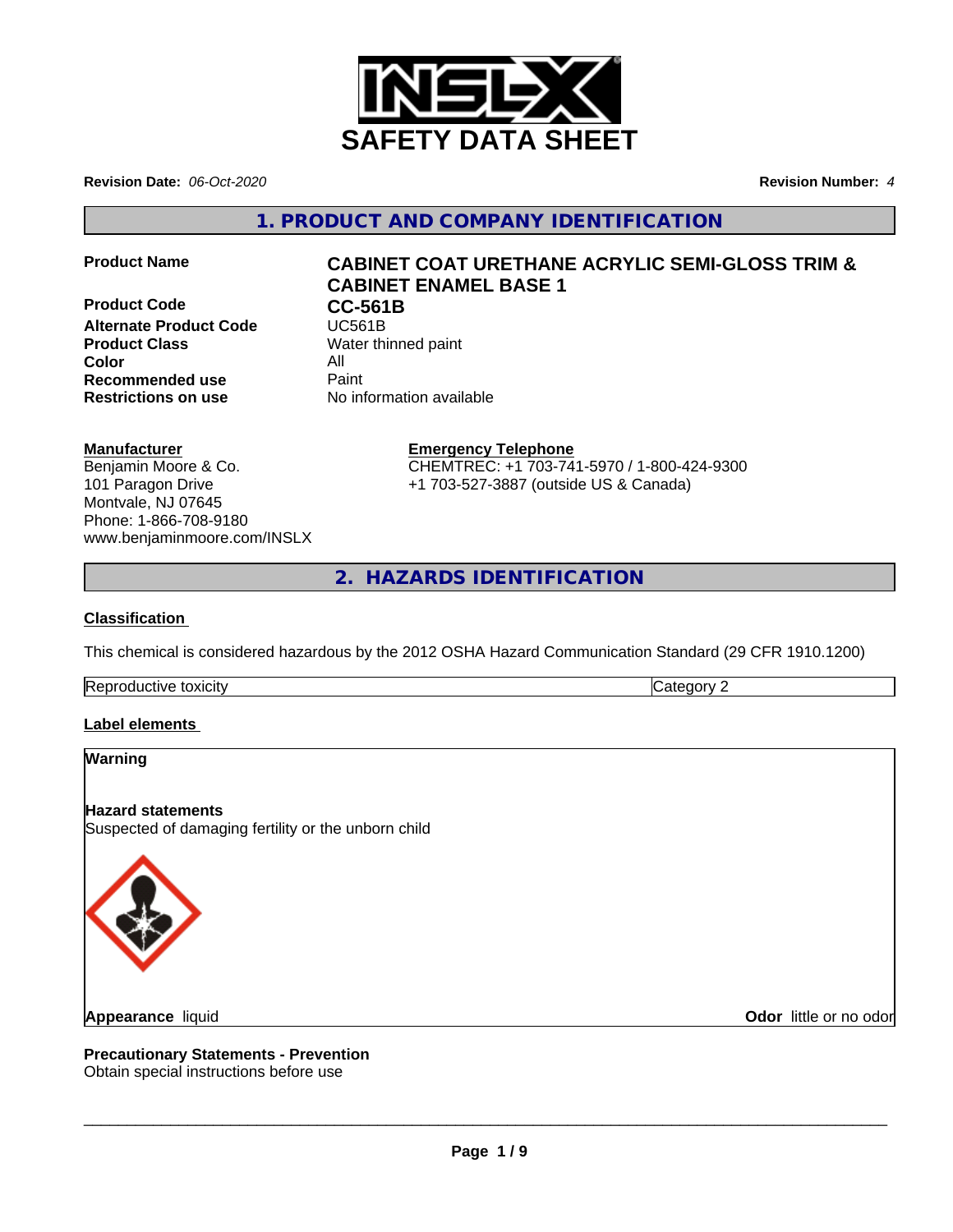Do not handle until all safety precautions have been read and understood

Use personal protective equipment as required

#### **Precautionary Statements - Response**

IF exposed or concerned: Get medical advice/attention

## **Precautionary Statements - Storage**

Store locked up

## **Precautionary Statements - Disposal**

Dispose of contents/container to an approved waste disposal plant

# **Hazards not otherwise classified (HNOC)**

Not applicable

## **Other information**

No information available

 **WARNING:** This product contains isothiazolinone compounds at levels of <0.1%. These substances are biocides commonly found in most paints and a variety of personal care products as a preservative. Certain individuals may be sensitive or allergic to these substances, even at low levels.

## **3. COMPOSITION INFORMATION ON COMPONENTS**

| <b>Chemical name</b> | <b>CAS No.</b> | Weight-%    |
|----------------------|----------------|-------------|
| Titanium dioxide     | 13463-67-7     | $25 - 30$   |
| Silica amorphous     | 7631-86-9      | - 5         |
| Ammonia              | 7664-41-7      | $0.1 - 0.5$ |
| Trimethylolpropane   | 77-99-6        | $0.1 - 0.5$ |

|                                                  | <b>4. FIRST AID MEASURES</b>                                                                             |
|--------------------------------------------------|----------------------------------------------------------------------------------------------------------|
| <b>General Advice</b>                            | No hazards which require special first aid measures.                                                     |
| <b>Eye Contact</b>                               | Rinse thoroughly with plenty of water for at least 15 minutes and consult a<br>physician.                |
| <b>Skin Contact</b>                              | Wash off immediately with soap and plenty of water while removing all<br>contaminated clothes and shoes. |
| <b>Inhalation</b>                                | Move to fresh air. If symptoms persist, call a physician.                                                |
| Ingestion                                        | Clean mouth with water and afterwards drink plenty of water. Consult a physician<br>if necessary.        |
| <b>Most Important</b><br><b>Symptoms/Effects</b> | None known.                                                                                              |
| <b>Notes To Physician</b>                        | Treat symptomatically.                                                                                   |
|                                                  |                                                                                                          |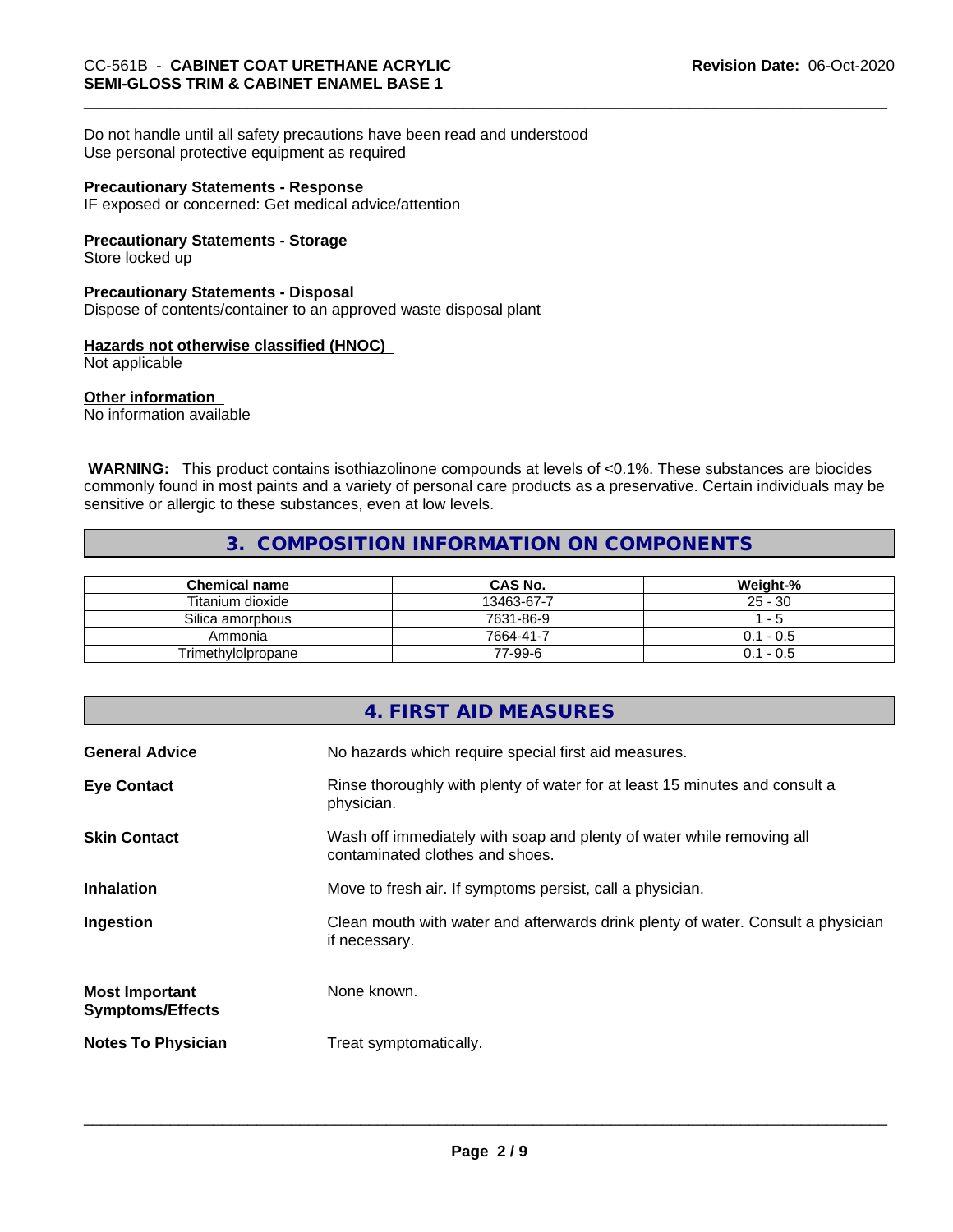# **5. FIRE-FIGHTING MEASURES**

| <b>Suitable Extinguishing Media</b>                                              | Use extinguishing measures that are appropriate to local<br>circumstances and the surrounding environment.                                                                                                                         |  |  |
|----------------------------------------------------------------------------------|------------------------------------------------------------------------------------------------------------------------------------------------------------------------------------------------------------------------------------|--|--|
| Protective equipment and precautions for firefighters                            | As in any fire, wear self-contained breathing apparatus<br>pressure-demand, MSHA/NIOSH (approved or equivalent)<br>and full protective gear.<br>Closed containers may rupture if exposed to fire or<br>extreme heat.<br>No.<br>No. |  |  |
| <b>Specific Hazards Arising From The Chemical</b>                                |                                                                                                                                                                                                                                    |  |  |
| Sensitivity to mechanical impact                                                 |                                                                                                                                                                                                                                    |  |  |
| <b>Sensitivity to static discharge</b>                                           |                                                                                                                                                                                                                                    |  |  |
| <b>Flash Point Data</b><br>Flash point (°F)<br>Flash Point (°C)<br><b>Method</b> | Not applicable<br>Not applicable<br>Not applicable                                                                                                                                                                                 |  |  |
| <b>Flammability Limits In Air</b>                                                |                                                                                                                                                                                                                                    |  |  |
| Lower flammability limit:<br><b>Upper flammability limit:</b>                    | Not applicable<br>Not applicable                                                                                                                                                                                                   |  |  |
| <b>NFPA</b><br>Health: 2<br>Flammability: 0                                      | <b>Instability: 0</b><br><b>Special: Not Applicable</b>                                                                                                                                                                            |  |  |
| <b>NFPA Legend</b>                                                               |                                                                                                                                                                                                                                    |  |  |

- 0 Not Hazardous
- 1 Slightly
- 2 Moderate
- 3 High
- 4 Severe

*The ratings assigned are only suggested ratings, the contractor/employer has ultimate responsibilities for NFPA ratings where this system is used.*

*Additional information regarding the NFPA rating system is available from the National Fire Protection Agency (NFPA) at www.nfpa.org.*

## **6. ACCIDENTAL RELEASE MEASURES**

| <b>Personal Precautions</b>      | Avoid contact with skin, eyes and clothing. Ensure adequate ventilation.                             |
|----------------------------------|------------------------------------------------------------------------------------------------------|
| <b>Other Information</b>         | Prevent further leakage or spillage if safe to do so.                                                |
| <b>Environmental precautions</b> | See Section 12 for additional Ecological Information.                                                |
| <b>Methods for Cleaning Up</b>   | Soak up with inert absorbent material. Sweep up and shovel into suitable<br>containers for disposal. |
|                                  |                                                                                                      |

**7. HANDLING AND STORAGE**

Handling **Handling** Avoid contact with skin, eyes and clothing. Avoid breathing vapors, spray mists or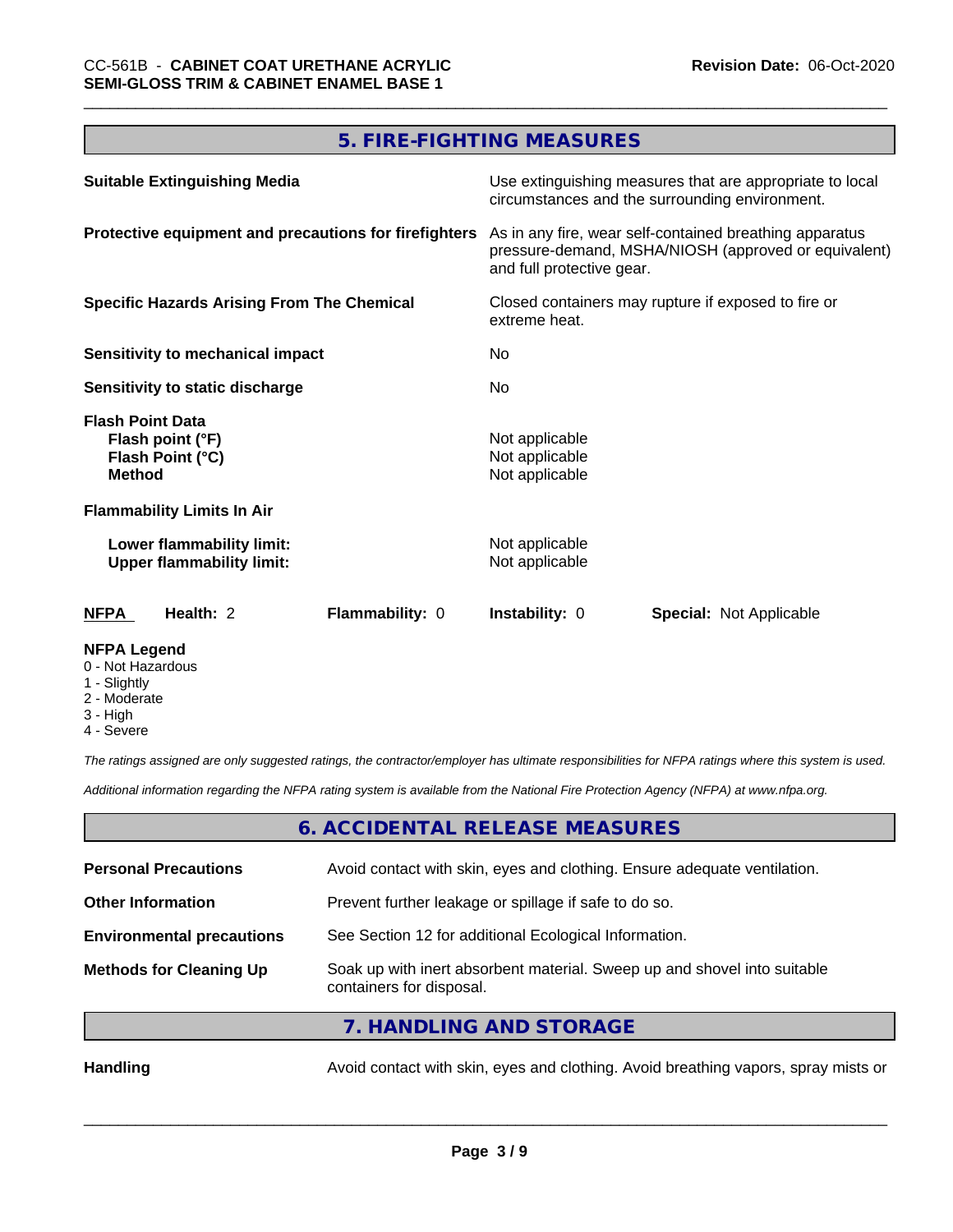sanding dust. In case of insufficient ventilation, wear suitable respiratory equipment.

#### **Storage** Keep container tightly closed. Keep out of the reach of children.

**Incompatible Materials** No information available

## **8. EXPOSURE CONTROLS/PERSONAL PROTECTION**

#### **Exposure Limits**

| <b>Chemical name</b> | <b>ACGIH TLV</b>         | <b>OSHA PEL</b>           |
|----------------------|--------------------------|---------------------------|
| Titanium dioxide     | TWA: $10 \text{ mg/m}^3$ | 15 mg/m $3$ - TWA         |
| Silica amorphous     | N/E                      | 20 mppcf - TWA            |
| Ammonia              | STEL: 35 ppm             | 50 ppm - TWA              |
|                      | TWA: 25 ppm              | $35 \text{ mg/m}^3$ - TWA |

## **Legend**

ACGIH - American Conference of Governmental Industrial Hygienists Exposure Limits OSHA - Occupational Safety & Health Administration Exposure Limits N/E - Not Established

**Engineering Measures** Ensure adequate ventilation, especially in confined areas.

clothing before re-use. Wash thoroughly after handling.

#### **Personal Protective Equipment**

| <b>Eye/Face Protection</b>    | Safety glasses with side-shields.                                        |
|-------------------------------|--------------------------------------------------------------------------|
| <b>Skin Protection</b>        | Protective gloves and impervious clothing.                               |
| <b>Respiratory Protection</b> | In case of insufficient ventilation wear suitable respiratory equipment. |
| <b>Hygiene Measures</b>       | Avoid contact with skin, eyes and clothing. Remove and wash contaminated |

## **9. PHYSICAL AND CHEMICAL PROPERTIES**

| Appearance<br>little or no odor<br>Odor<br>No information available<br><b>Odor Threshold</b><br>Density (Ibs/gal)<br>$10.9 - 11.3$<br>1.30 - 1.35<br><b>Specific Gravity</b><br>No information available<br>рH<br><b>Viscosity (cps)</b><br>No information available<br>Solubility(ies)<br>No information available<br>No information available<br><b>Water solubility</b><br><b>Evaporation Rate</b><br>No information available<br>No information available<br>Vapor pressure<br>No information available<br>Vapor density<br>Wt. % Solids<br>45 - 55<br>Vol. % Solids<br>$30 - 40$<br>$45 - 55$<br>Wt. % Volatiles<br>Vol. % Volatiles<br>$60 - 70$<br>< 50<br><b>VOC Regulatory Limit (g/L)</b><br>212<br><b>Boiling Point (°F)</b> | liquid |
|-----------------------------------------------------------------------------------------------------------------------------------------------------------------------------------------------------------------------------------------------------------------------------------------------------------------------------------------------------------------------------------------------------------------------------------------------------------------------------------------------------------------------------------------------------------------------------------------------------------------------------------------------------------------------------------------------------------------------------------------|--------|
|-----------------------------------------------------------------------------------------------------------------------------------------------------------------------------------------------------------------------------------------------------------------------------------------------------------------------------------------------------------------------------------------------------------------------------------------------------------------------------------------------------------------------------------------------------------------------------------------------------------------------------------------------------------------------------------------------------------------------------------------|--------|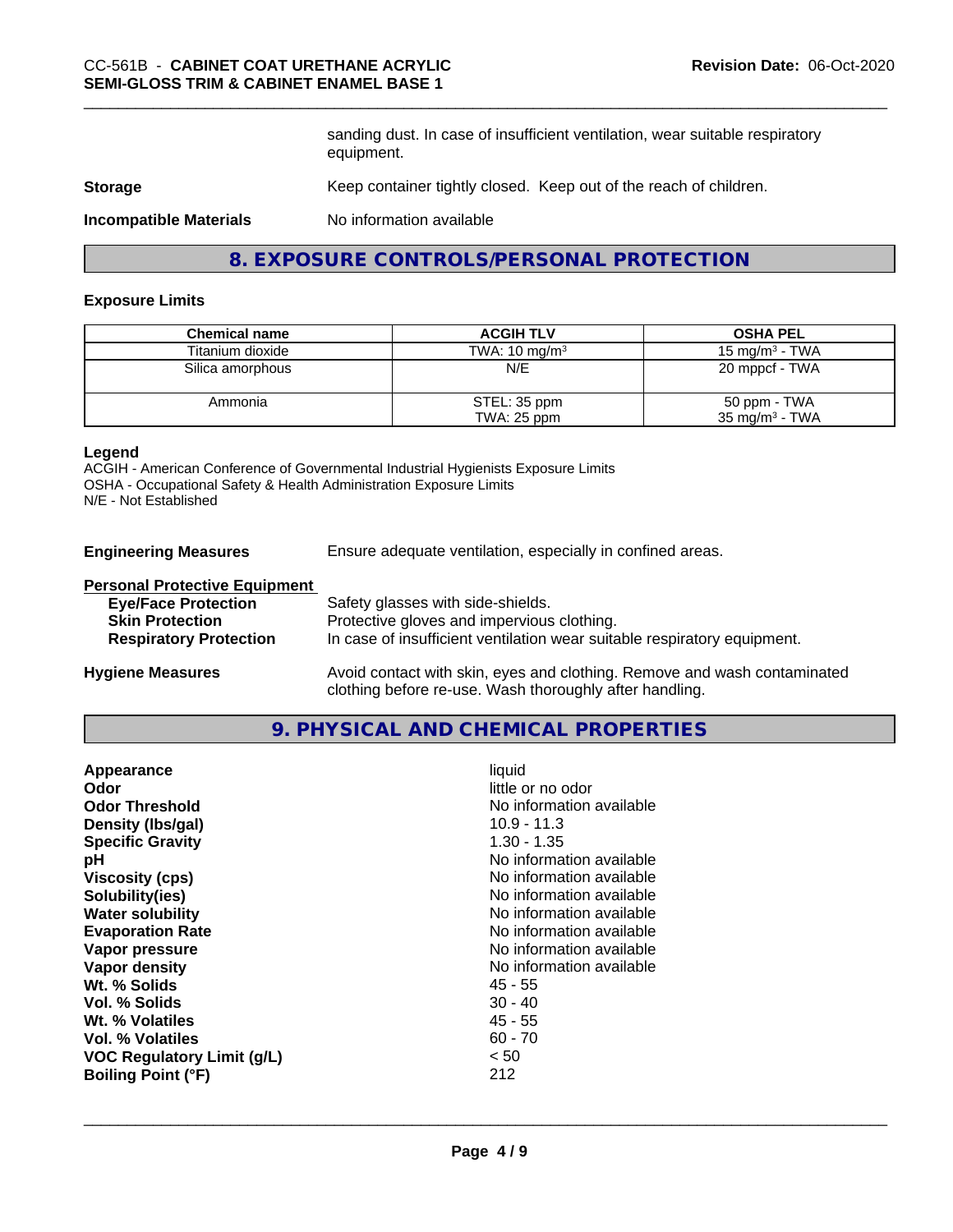| <b>Boiling Point (°C)</b>            | 100                      |
|--------------------------------------|--------------------------|
| Freezing point (°F)                  | 32                       |
| <b>Freezing Point (°C)</b>           | 0                        |
| Flash point (°F)                     | Not applicable           |
| Flash Point (°C)                     | Not applicable           |
| <b>Method</b>                        | Not applicable           |
| Flammability (solid, gas)            | Not applicable           |
| <b>Upper flammability limit:</b>     | Not applicable           |
| Lower flammability limit:            | Not applicable           |
| <b>Autoignition Temperature (°F)</b> | No information available |
| <b>Autoignition Temperature (°C)</b> | No information available |
| Decomposition Temperature (°F)       | No information available |
| Decomposition Temperature (°C)       | No information available |
| <b>Partition coefficient</b>         | No information available |

## **10. STABILITY AND REACTIVITY**

| <b>Reactivity</b>                         | Not Applicable                           |
|-------------------------------------------|------------------------------------------|
| <b>Chemical Stability</b>                 | Stable under normal conditions.          |
| <b>Conditions to avoid</b>                | Prevent from freezing.                   |
| <b>Incompatible Materials</b>             | No materials to be especially mentioned. |
| <b>Hazardous Decomposition Products</b>   | None under normal use.                   |
| <b>Possibility of hazardous reactions</b> | None under normal conditions of use.     |

# **11. TOXICOLOGICAL INFORMATION**

| <b>Product Information</b>                                                                   |                                                                                                                                                                                                                                                                                                              |
|----------------------------------------------------------------------------------------------|--------------------------------------------------------------------------------------------------------------------------------------------------------------------------------------------------------------------------------------------------------------------------------------------------------------|
| Information on likely routes of exposure                                                     |                                                                                                                                                                                                                                                                                                              |
| <b>Principal Routes of Exposure</b>                                                          | Eye contact, skin contact and inhalation.                                                                                                                                                                                                                                                                    |
| <b>Acute Toxicity</b>                                                                        |                                                                                                                                                                                                                                                                                                              |
| <b>Product Information</b>                                                                   | No information available                                                                                                                                                                                                                                                                                     |
|                                                                                              | Symptoms related to the physical, chemical and toxicological characteristics                                                                                                                                                                                                                                 |
| <b>Symptoms</b>                                                                              | No information available                                                                                                                                                                                                                                                                                     |
|                                                                                              | Delayed and immediate effects as well as chronic effects from short and long-term exposure                                                                                                                                                                                                                   |
| Eye contact<br><b>Skin contact</b><br><b>Inhalation</b><br>Ingestion<br><b>Sensitization</b> | May cause slight irritation.<br>Substance may cause slight skin irritation. Prolonged or repeated contact may dry<br>skin and cause irritation.<br>May cause irritation of respiratory tract.<br>Ingestion may cause gastrointestinal irritation, nausea, vomiting and diarrhea.<br>No information available |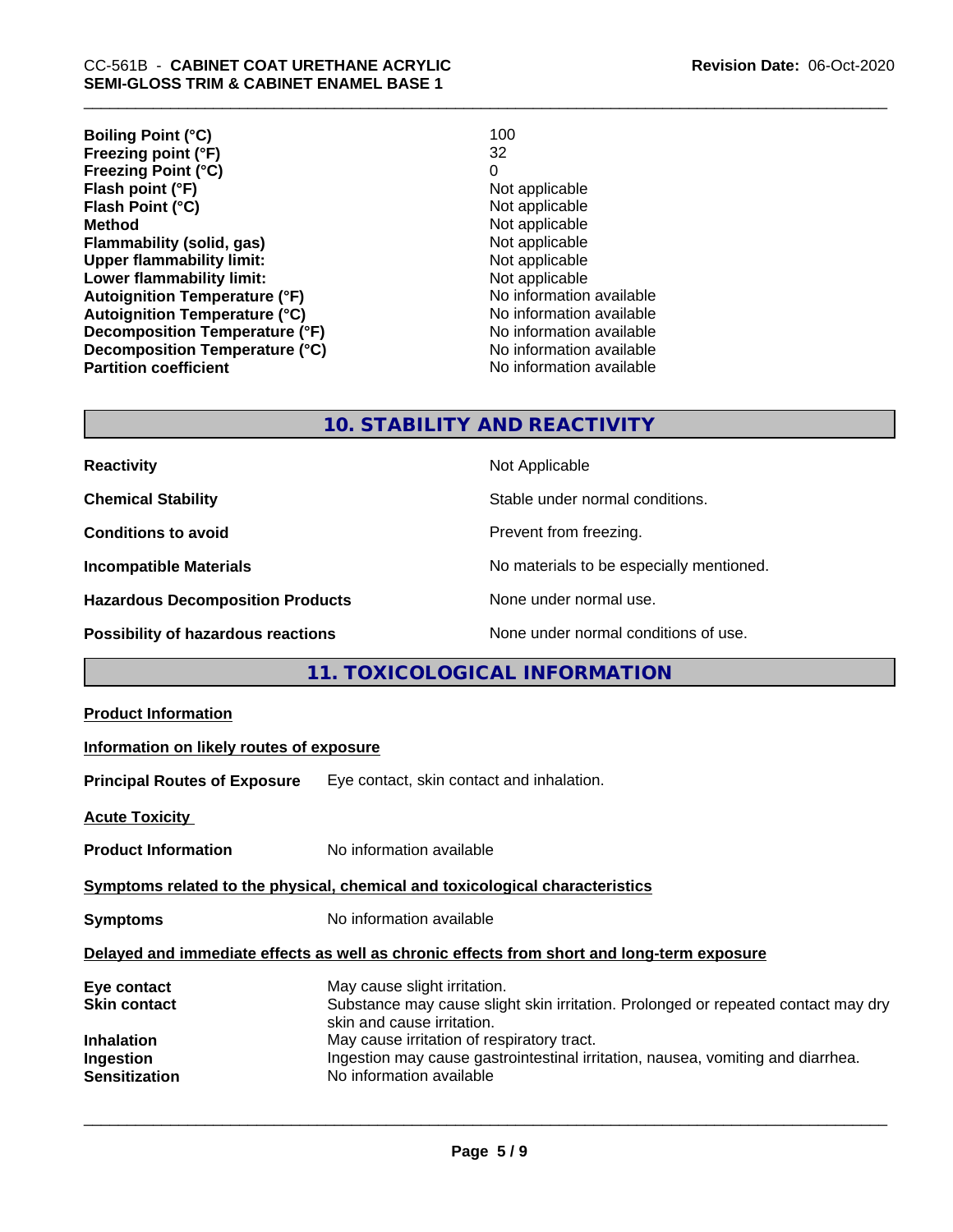| <b>Neurological Effects</b>     | No information available.                                                       |
|---------------------------------|---------------------------------------------------------------------------------|
| <b>Mutagenic Effects</b>        | No information available.                                                       |
| <b>Reproductive Effects</b>     | Possible risk of impaired fertility. Possible risk of harm to the unborn child. |
| <b>Developmental Effects</b>    | No information available.                                                       |
| <b>Target organ effects</b>     | No information available.                                                       |
| <b>STOT - single exposure</b>   | No information available.                                                       |
| <b>STOT - repeated exposure</b> | No information available.                                                       |
| Other adverse effects           | No information available.                                                       |
| <b>Aspiration Hazard</b>        | No information available                                                        |

#### **Numerical measures of toxicity**

#### **The following values are calculated based on chapter 3.1 of the GHS document**

| <b>ATEmix (oral)</b>                 | 33786 mg/kg  |
|--------------------------------------|--------------|
| <b>ATEmix (dermal)</b>               | 154639 mg/kg |
| <b>ATEmix (inhalation-dust/mist)</b> | 363.4 mg/L   |

#### **Component Information**

| Chemical name                  | Oral LD50                                      | Dermal LD50             | Inhalation LC50         |
|--------------------------------|------------------------------------------------|-------------------------|-------------------------|
| Titanium dioxide<br>13463-67-7 | $> 10000$ mg/kg (Rat)                          |                         |                         |
| Silica amorphous<br>7631-86-9  | $= 7900$ mg/kg (Rat)                           | $>$ 2000 mg/kg (Rabbit) | $> 2.2$ mg/L (Rat) 1 h  |
| Ammonia<br>7664-41-7           | $=$ 350 mg/kg (Rat)                            |                         | $= 2000$ ppm (Rat) 4 h  |
| Trimethylolpropane<br>77-99-6  | $= 14100$ mg/kg (Rat)<br>$= 14000$ mg/kg (Rat) |                         | $> 0.29$ mg/L (Rat) 4 h |

#### **Chronic Toxicity**

#### **Carcinogenicity**

*The information below indicateswhether each agency has listed any ingredient as a carcinogen:.*

| <b>Chemical name</b>          | <b>IARC</b>          | <b>NTP</b> | <b>OSHA</b>    |
|-------------------------------|----------------------|------------|----------------|
|                               | 2B<br>Possible Human |            | Listed<br>____ |
| .<br>n dioxide.<br>. Titanıum | Carcinogen           |            |                |

• Although IARC has classified titanium dioxide as possibly carcinogenic to humans (2B), their summary concludes: "No significant exposure to titanium dioxide is thought to occur during the use of products in which titanium dioxide is bound to other materials, such as paint."

#### **Legend**

IARC - International Agency for Research on Cancer NTP - National Toxicity Program OSHA - Occupational Safety & Health Administration

**12. ECOLOGICAL INFORMATION**

## **Ecotoxicity Effects**

The environmental impact of this product has not been fully investigated.

## **Product Information**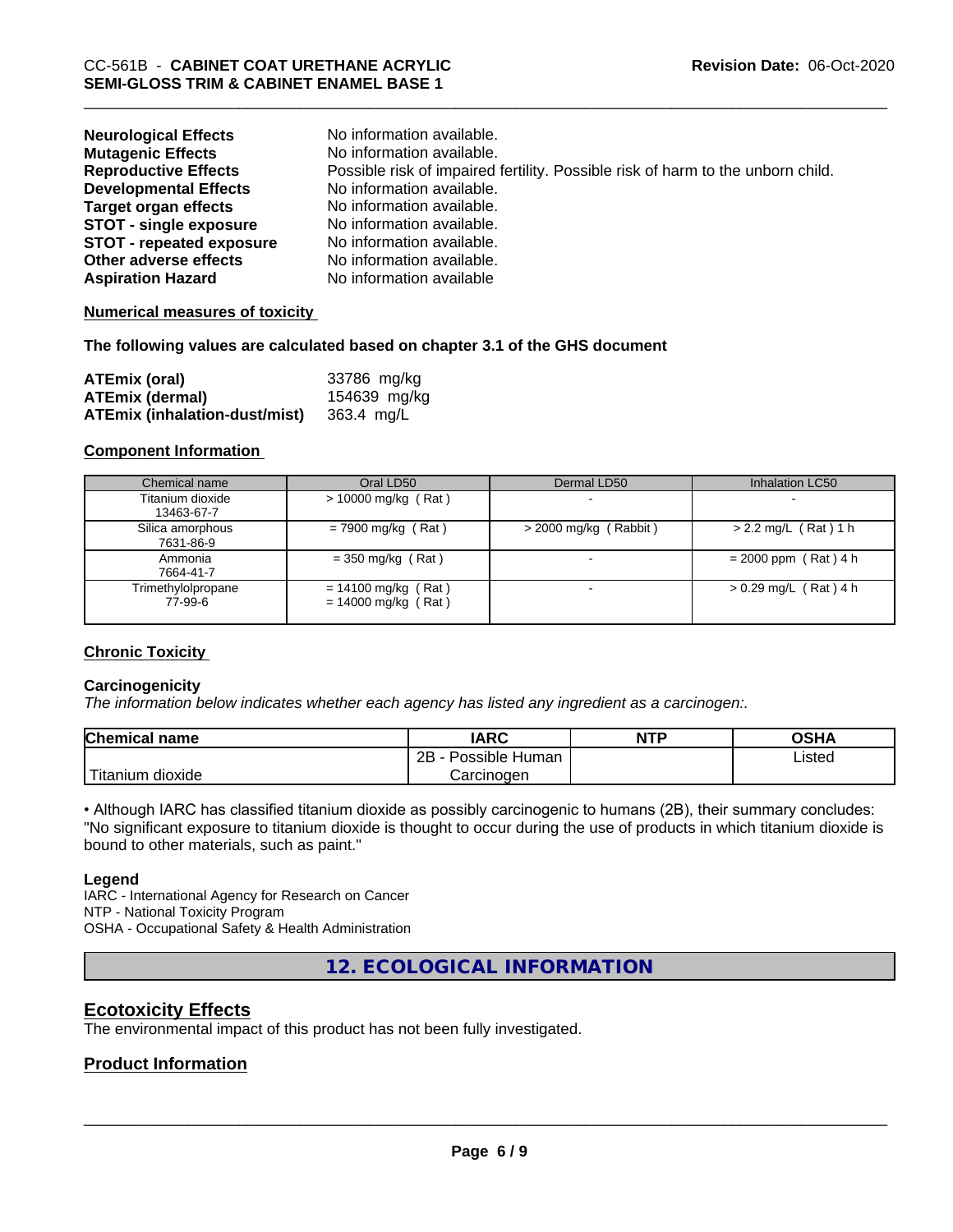## **Acute Toxicity to Fish**

No information available

## **Acute Toxicity to Aquatic Invertebrates**

No information available

#### **Acute Toxicity to Aquatic Plants** No information available

## **Persistence / Degradability**

No information available.

## **Bioaccumulation**

There is no data for this product.

#### **Mobility in Environmental Media** No information available.

**Ozone** No information available

## **Component Information**

#### **Acute Toxicity to Fish**

Titanium dioxide  $LC50:$  > 1000 mg/L (Fathead Minnow - 96 hr.)

## **Acute Toxicity to Aquatic Invertebrates**

No information available

#### **Acute Toxicity to Aquatic Plants**

No information available

|                              | 13. DISPOSAL CONSIDERATIONS                                                                                                                                                                                               |
|------------------------------|---------------------------------------------------------------------------------------------------------------------------------------------------------------------------------------------------------------------------|
| <b>Waste Disposal Method</b> | Dispose of in accordance with federal, state, and local regulations. Local<br>requirements may vary, consult your sanitation department or state-designated<br>environmental protection agency for more disposal options. |
|                              | 14. TRANSPORT INFORMATION                                                                                                                                                                                                 |
| <b>DOT</b>                   | Not regulated                                                                                                                                                                                                             |
| <b>ICAO/IATA</b>             | Not regulated                                                                                                                                                                                                             |
| <b>IMDG / IMO</b>            | Not regulated                                                                                                                                                                                                             |
|                              | <b>15. REGULATORY INFORMATION</b>                                                                                                                                                                                         |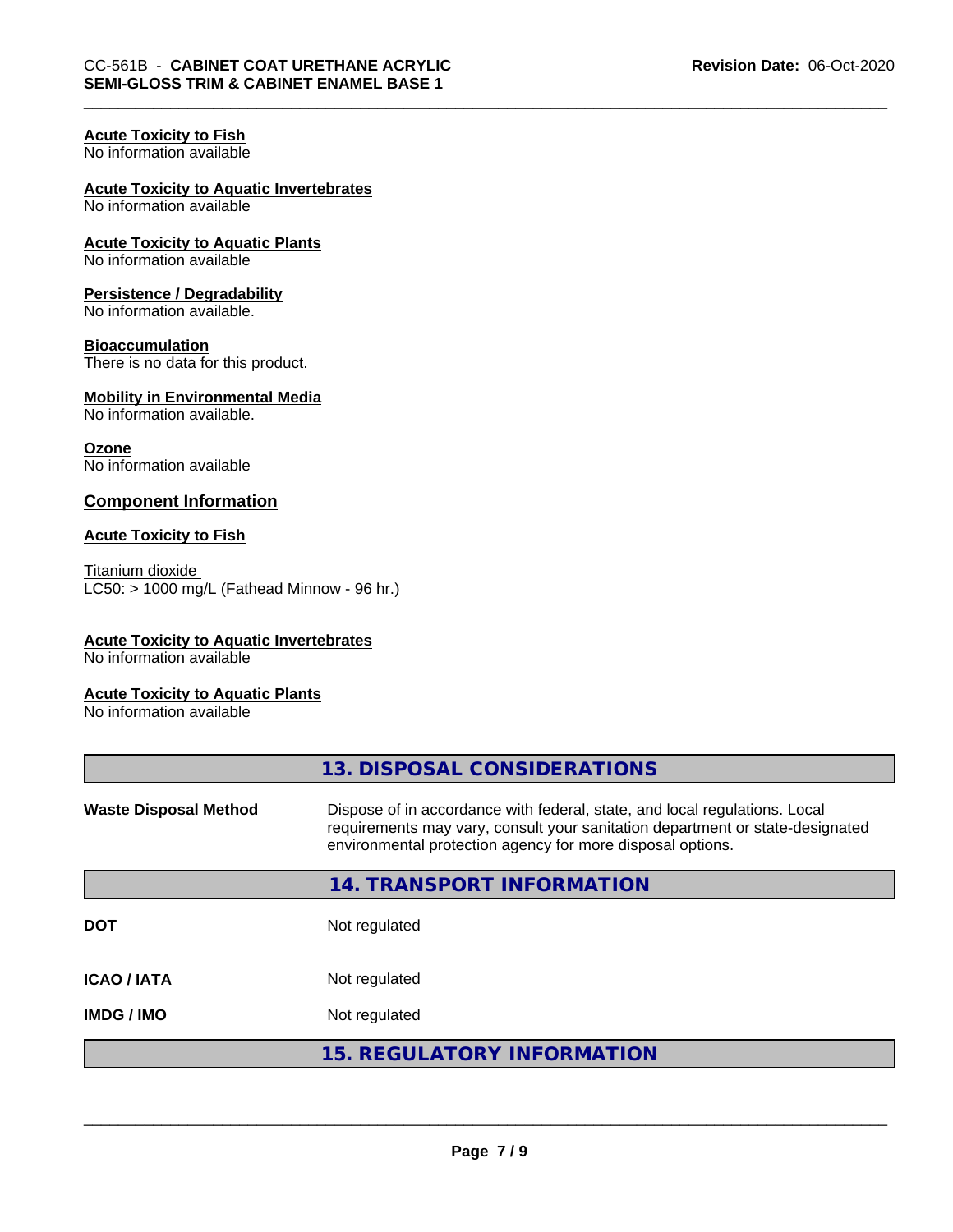## **International Inventories**

| <b>TSCA: United States</b> | Yes - All components are listed or exempt. |
|----------------------------|--------------------------------------------|
| <b>DSL: Canada</b>         | Yes - All components are listed or exempt. |

## **Federal Regulations**

#### **SARA 311/312 hazardous categorization**

| Acute health hazard               | Nο  |
|-----------------------------------|-----|
| Chronic Health Hazard             | Yes |
| Fire hazard                       | Nο  |
| Sudden release of pressure hazard | Nο  |
| Reactive Hazard                   | Nο  |

#### **SARA 313**

Section 313 of Title III of the Superfund Amendments and Reauthorization Act of 1986 (SARA). This product contains a chemical or chemicals which are subject to the reporting requirements of the Act and Title 40 of the Code of Federal Regulations, Part 372:

*None*

## **Clean Air Act,Section 112 Hazardous Air Pollutants (HAPs) (see 40 CFR 61)**

This product contains the following HAPs:

*None*

## **US State Regulations**

#### **California Proposition 65**

**A WARNING:** Cancer and Reproductive Harm– www.P65warnings.ca.gov

#### **State Right-to-Know**

| Chemical<br>name            | - -<br>המח<br><b>JUIIUSULLS</b> | Jersev<br>Nev <b>N</b> | าทรงIvania |
|-----------------------------|---------------------------------|------------------------|------------|
| dioxide<br>l itanıum        |                                 |                        |            |
| ~…<br>ເ amorphous<br>Silica |                                 |                        |            |

**Legend**

X - Listed

# **16. OTHER INFORMATION**

**HMIS** - **Health:** 2\* **Flammability:** 0 **Reactivity:** 0 **PPE:** -

 $\overline{\phantom{a}}$  ,  $\overline{\phantom{a}}$  ,  $\overline{\phantom{a}}$  ,  $\overline{\phantom{a}}$  ,  $\overline{\phantom{a}}$  ,  $\overline{\phantom{a}}$  ,  $\overline{\phantom{a}}$  ,  $\overline{\phantom{a}}$  ,  $\overline{\phantom{a}}$  ,  $\overline{\phantom{a}}$  ,  $\overline{\phantom{a}}$  ,  $\overline{\phantom{a}}$  ,  $\overline{\phantom{a}}$  ,  $\overline{\phantom{a}}$  ,  $\overline{\phantom{a}}$  ,  $\overline{\phantom{a}}$ 

#### **HMIS Legend**

- 0 Minimal Hazard
- 1 Slight Hazard
- 2 Moderate Hazard